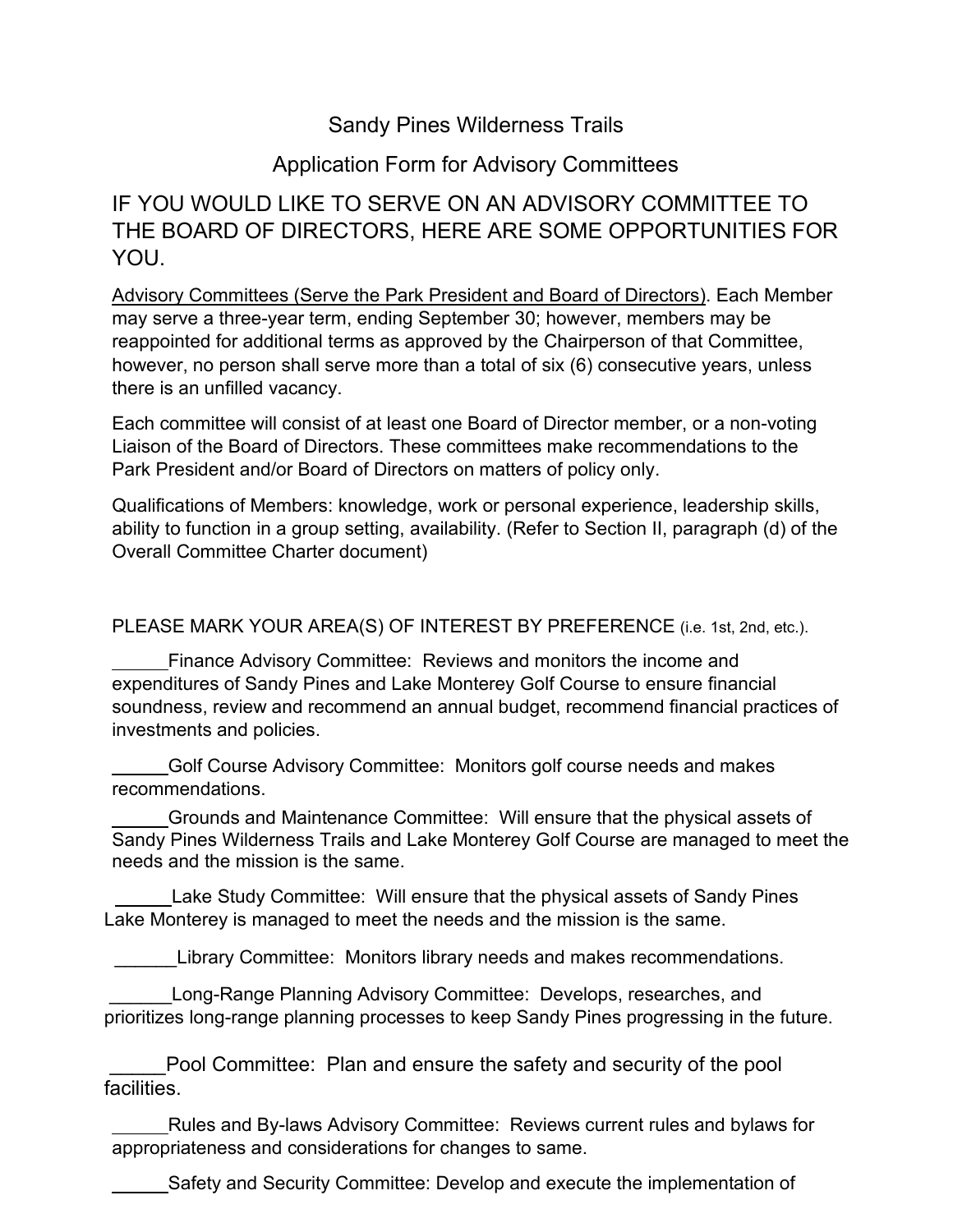conceived or perceived improvements as they relate to the safety and security of Sandy Pines Wilderness Trails and Lake Monterey Golf Course. Strategies for change or improvement will be created to improve management of: (including, but not limited to) loss control, park protection pertaining to fraudulent use by members and nonmembers, unlawful entries, unlawful drug and alcohol use and theft prevention.

\_\_\_\_\_Technology Committee: Plan, develop, and implement advances in technology with particular emphasis on operations, communications, and safety/security.

## Adhoc Committees:

Election: In charge of all activities and duties required of it by the Sandy Pines bylaws relating to the conduct of elections. This committee may utilize non-committee volunteers to serve as election inspectors.

Special Events and Activities: Plans and assists with special events and activities in the park. This committee may also utilize temporary volunteers for specific events and programs.

Other: As determined

Approved: 6/15 Amended: 4/22